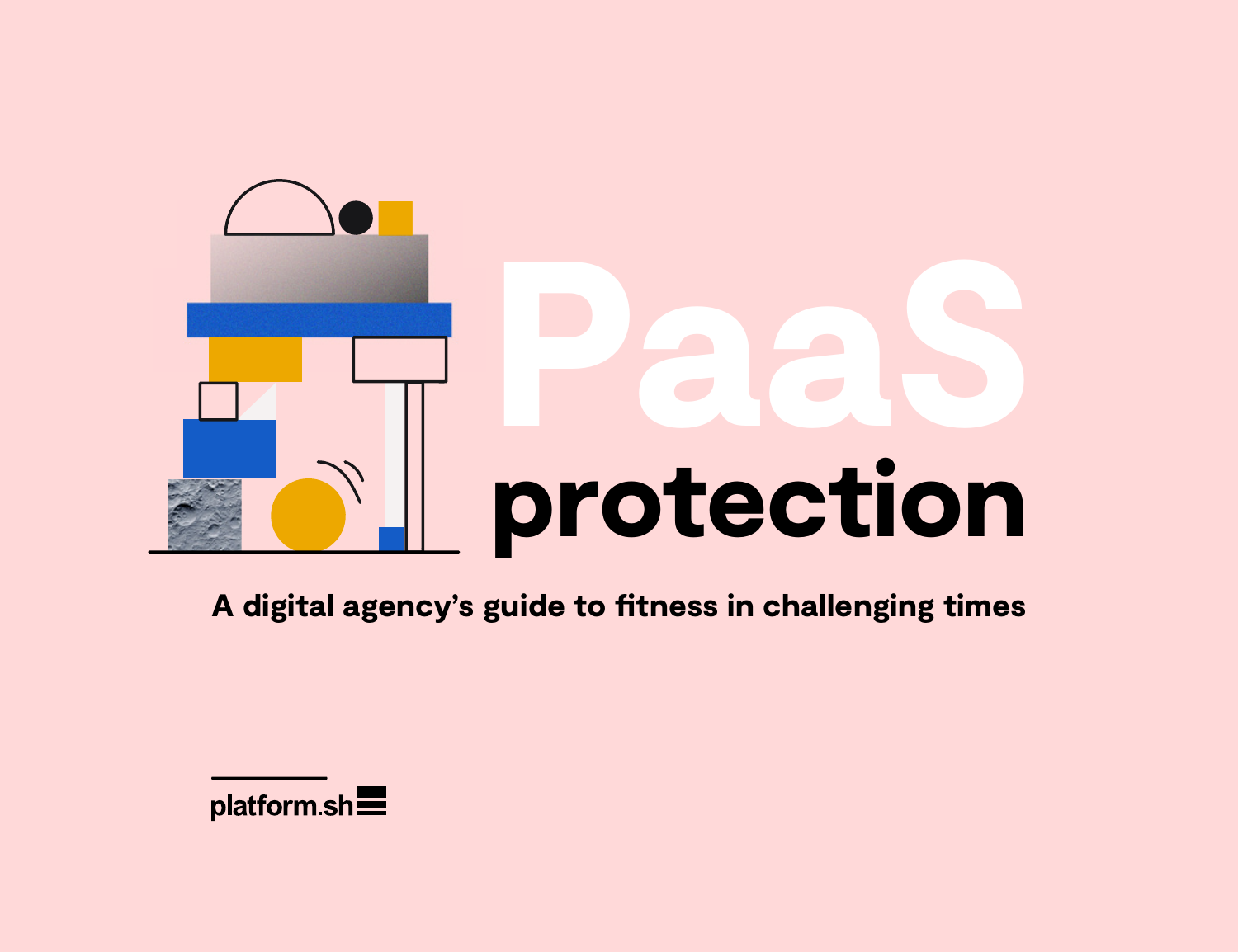W hether you founded your agency back in the day of static websites, or you're building a dynamic digital agency, you've likely set some foundational, short- and long-term strategies for your shop.

- + **What solutions and services you'll offer—and how to price them**
- + **How to identify, acquire, and retain your ideal clients**
- + **How to measure success**
- + **How to go to market**
- + **How to build passion for your brand**
- + **How to approach growth**
- + **How to attract, compensate, and nurture talent**
- + **How to create a collaborative company culture**



On the flip side, you may be feeling the pressure of those elements that seem (or actually *are*) out of your sphere of influence or direct control, like:

+ **Local and global economic conditions** + **A dry talent pool**  + **The speed of technological evolution**



A Platform-as-a-Service (PaaS) helps you navigate through obstacles, keeping your agency fit and your goals front and center, while positioning you for success over the long haul.

That's what this ebook is about.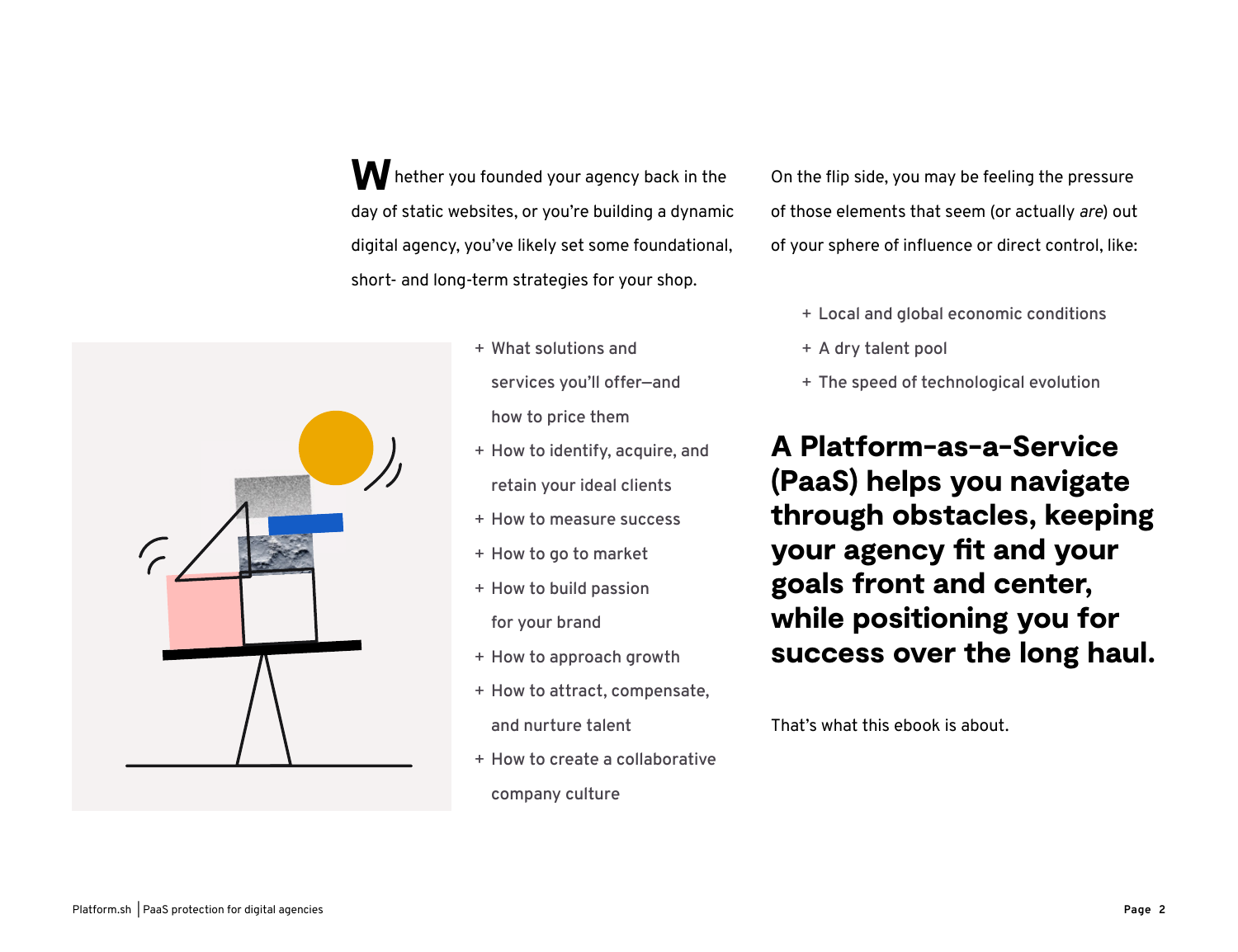# Keeping your agency in

# shape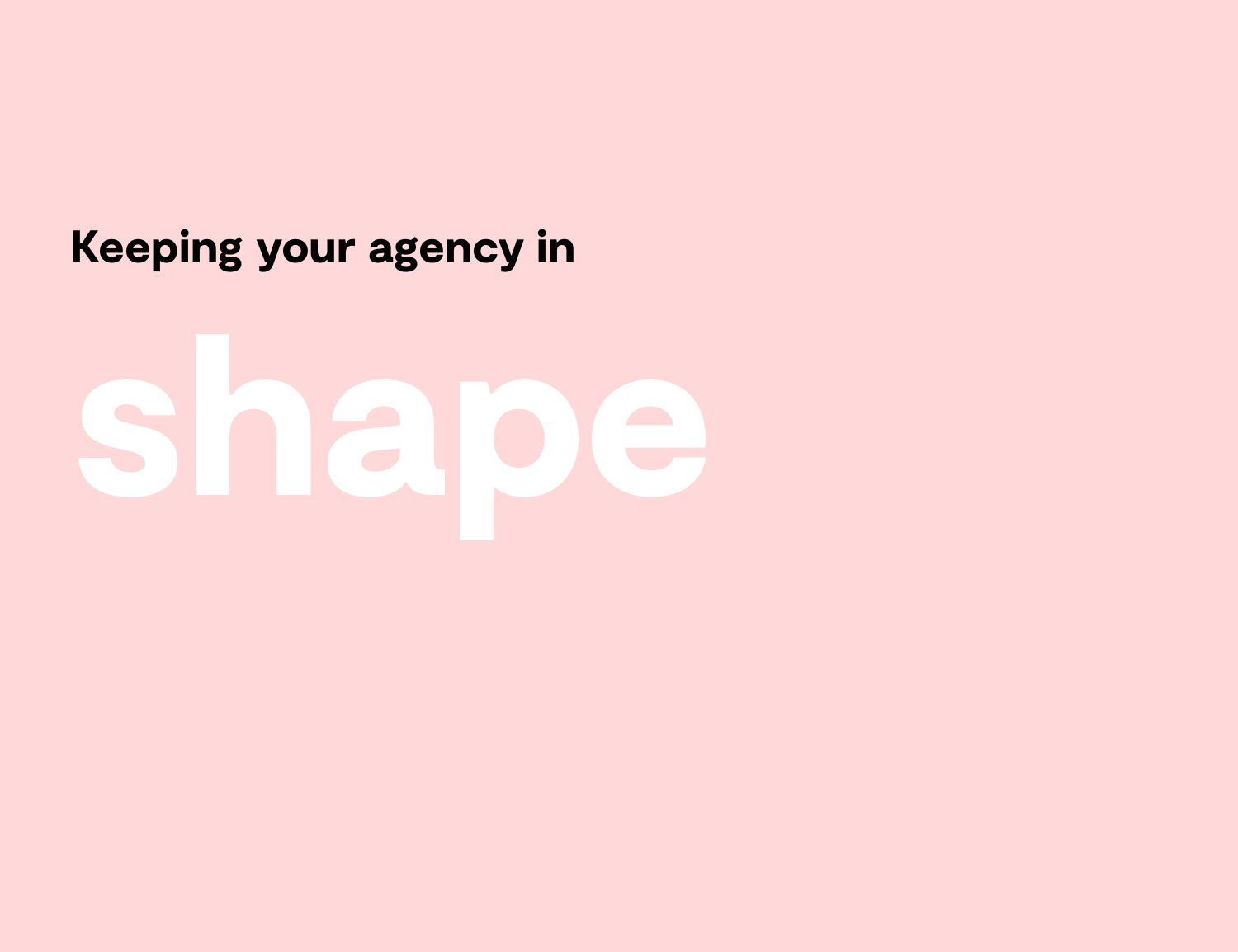A 2020 Gartner CIO Agenda survey gathered data from more than 1,000 CIO respondents in 64 countries and all major industries, separating



respondents' enterprises into two groups—*fit* and *fragile*—depending on how they fared in their last turns (e.g., economic recession or data breach). Fit enterprises emerged from their turns stronger in capabilities such as funding business initiatives and attracting the right talent, while fragile enterprises emerged less capable in these areas**. 1** 

### So, what does this have to do with your agency?

Regardless of size or business model, your shop needs to be in the best possible shape to adjust to whatever comes your way—even in the most challenging, unanticipated circumstances.

**By adopting a PaaS like Platform.sh, you free your team to focus 100% of their time on what they do best—building and deploying innovative experiences—and zero time managing hosting, ops, infrastructure, and process.** 

With DevOps in your rearview mirror, developers can concentrate on generating more billable hours—leveraging Platform.sh to quickly develop those sticky digital experiences, take on additional client projects, and get them out the door licketysplit. Newfound resilience translates into short- and long-term client satisfaction, increased stability, and greater financial gains for your shop.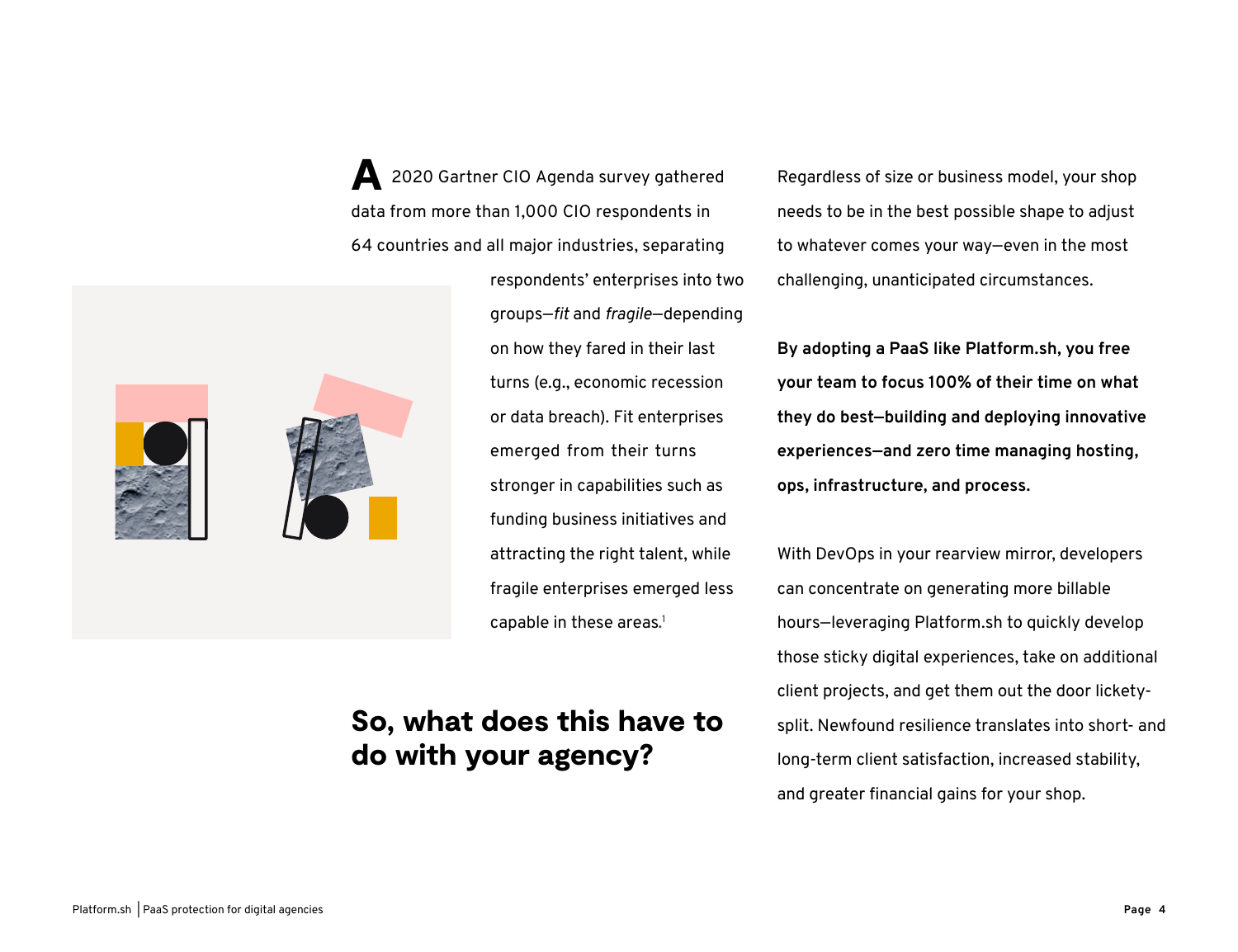With Platform.sh, we now have more fluidity in our deployment process and something we can standardize all our projects on. As a relatively small team, DevOps isn't a full-time role for any given person in our agency, so making sure we use our time wisely is the most important thing to get right. We can now spend our time more effectively consulting with our clients to solve their business problems—without the headaches of fragile and differing hosting environments."

> [How digital solutions agency Pivale streamlined their](https://platform.sh/customers/stories/pivale-reduces-devops-on-platformsh-paas/)  [workflow and leveraged a single set of tools to speed](https://platform.sh/customers/stories/pivale-reduces-devops-on-platformsh-paas/)  [development and deployment, and drive consistency](https://platform.sh/customers/stories/pivale-reduces-devops-on-platformsh-paas/) >>



**Barry Fisher Director** [Pivale](https://www.pivale.co)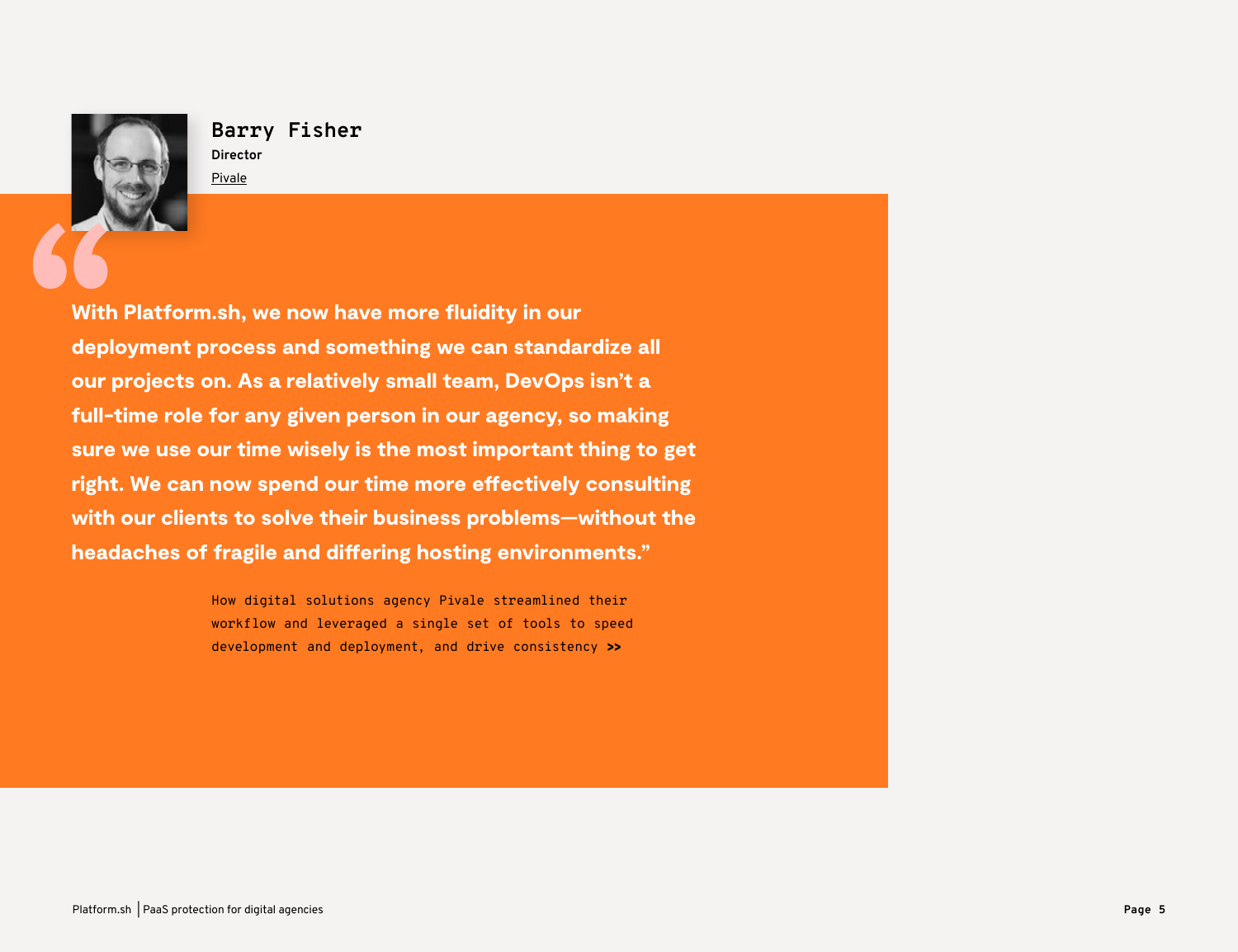## PaaS fitness regimen

# benefits

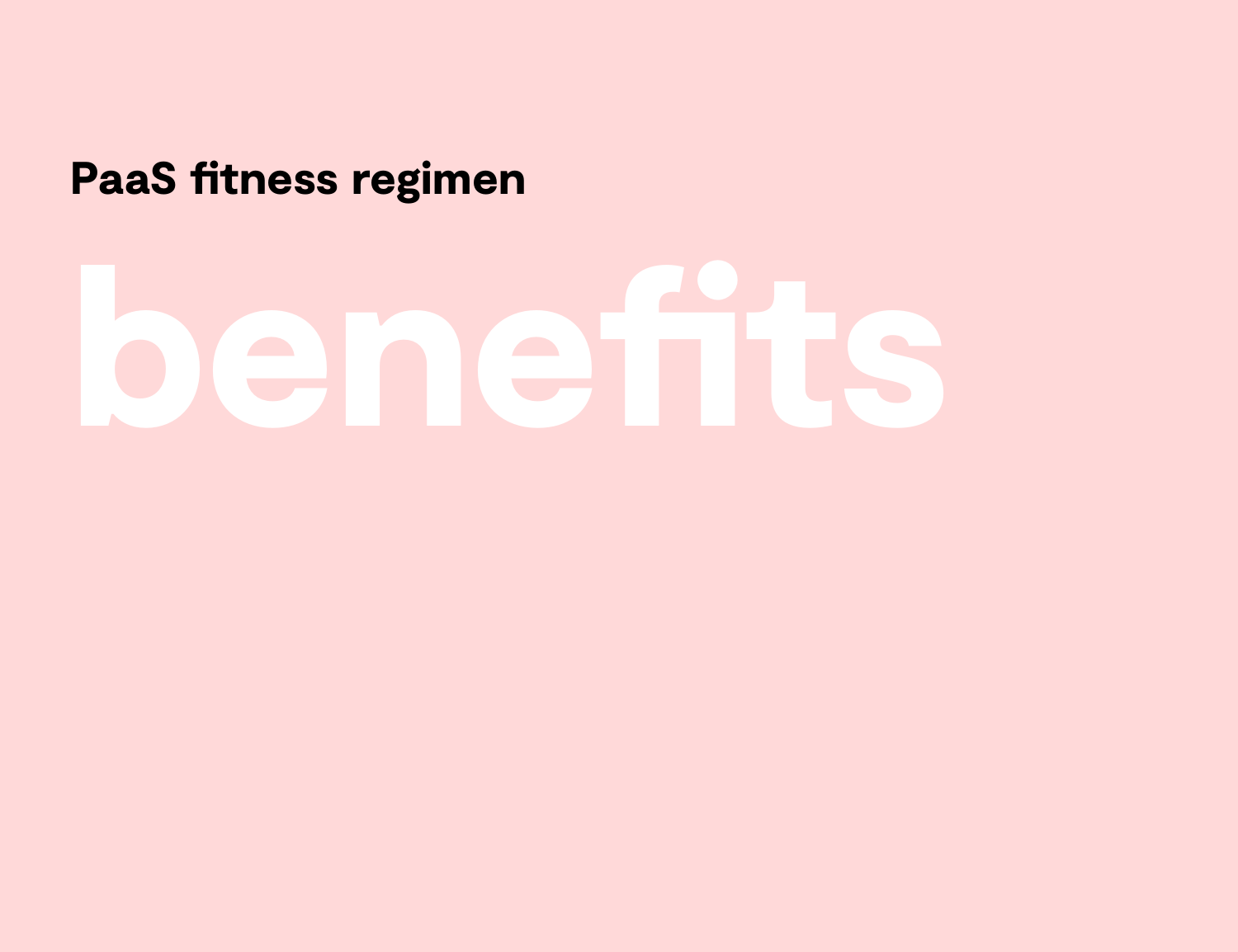Let's dive into how the Platform.sh PaaS can further strengthen your agency's fitness and resilience.

### A successful, three-step PaaS fitness routine



### 1. Be prepared for nearly anything

Better plan for future growth—and manage future challenges—by easily scaling up or down to accommodate fluctuating staff requirements, traffic peaks and lulls, and app volume to help ensure operational continuity. For you *and* your clients. It's simple to

bring new internal and external developers onboard and get them up to speed quickly, at a lower cost. With the right skill sets to tackle every client project, you can expand the solutions and business value you offer, driving new revenue streams.



## 2. Execute rapidly and flawlessly

Your developers already know Git and GitHub, which significantly compacts their Platform.sh learning curve. For *every* change (data, services, CI/CD), Platform.sh provides a nearly instant clone of their production app, so every innovative idea can be fully



It does not do to leave a live dragon out of your calculations, if you live near one."

**– J.R.R. Tolkien2**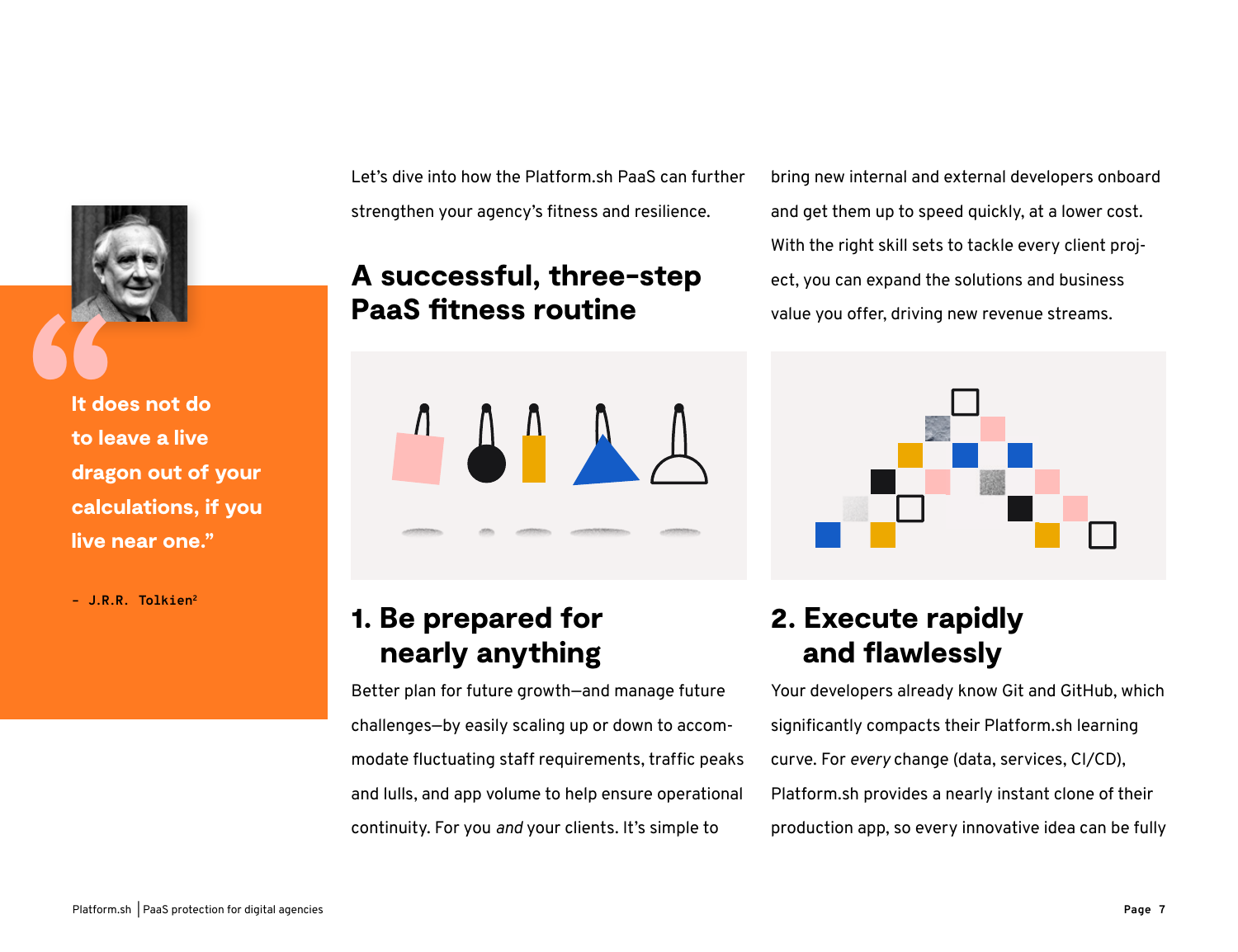tested and merged perfectly into production. With Platform.sh, your team can build high-performance sites faster, improving user experience while enabling you to take on and turn projects *much* faster.

### 3. Uplift productivity

Your dev team can collaborate on a single client project, work on multiple initiatives in parallel to hit deadlines, or transition easily between projects —all while accelerating both internal and client reviews and approvals.

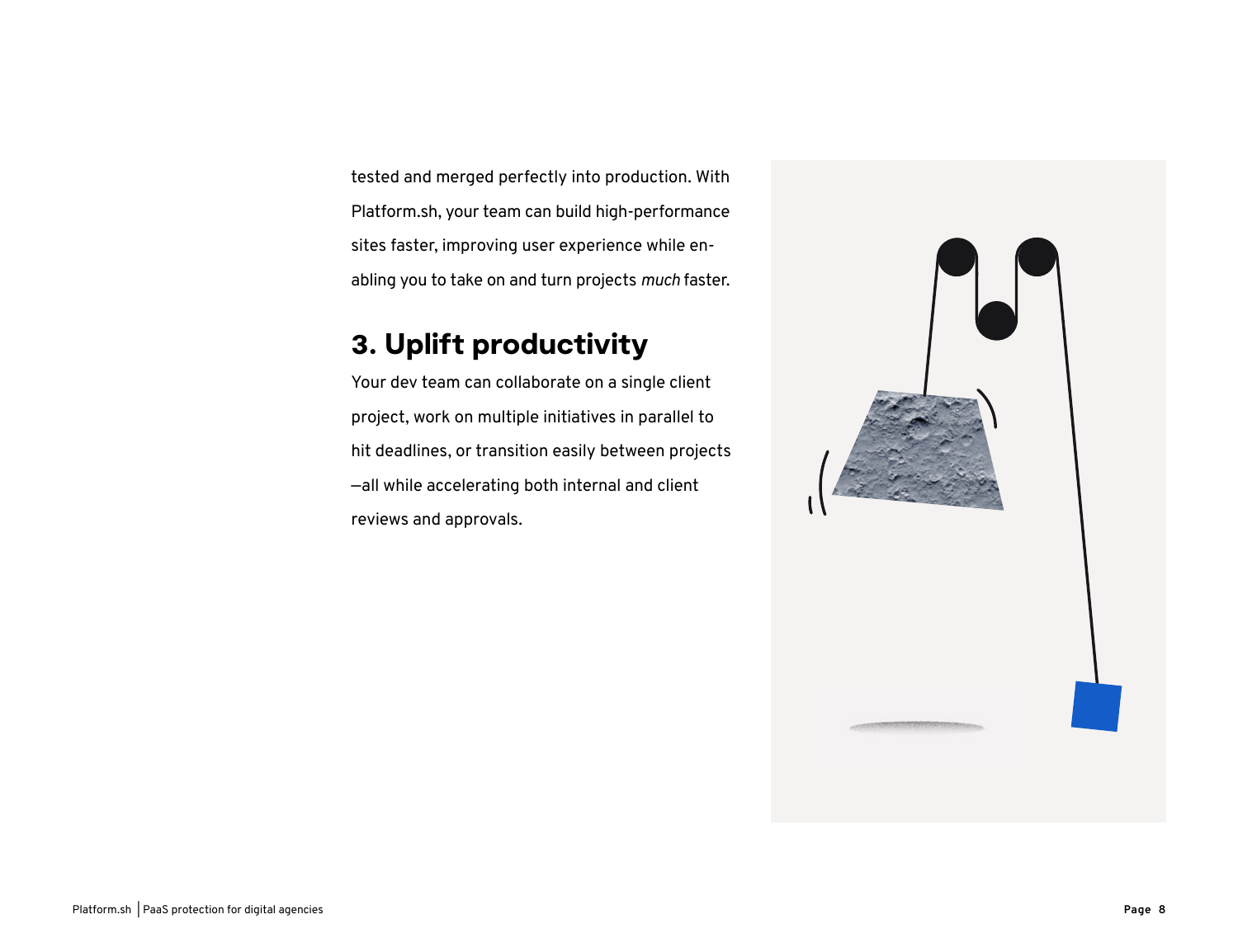For more than five years, Platform.sh has been our go-to hosting solution, completely changing how we build and maintain websites. Because Platform.sh allows us to customize our development workflow, we're able to meet the unique requirements of each site. When a new feature is requested, we spin up a clone of the entire website, including the database, code, and files. We use this cloned website to build and test just this one new feature.

When we're ready to show the new feature to our client, we pass along the URL, so they can provide feedback. Deploying the new feature is as simple as merging the code into the live website. For more complex sites, we may have multiple developers working on a dozen new features or bug fixes at the same time, but the process is still just as easy."

> [How web dev studio Oxbow Labs combines Drupal + Python](https://platform.sh/customers/stories/drupal-python-platformsh-oxbow-labs/)  [to regularly save man's best friend](https://platform.sh/customers/stories/drupal-python-platformsh-oxbow-labs/) [>>](https://platform.sh/customers/stories/drupal-python-platformsh-oxbow-labs/)



**Winn Jewett Founder and Lead Web Architect** [Oxbow Labs](https://www.oxbowlabs.com/)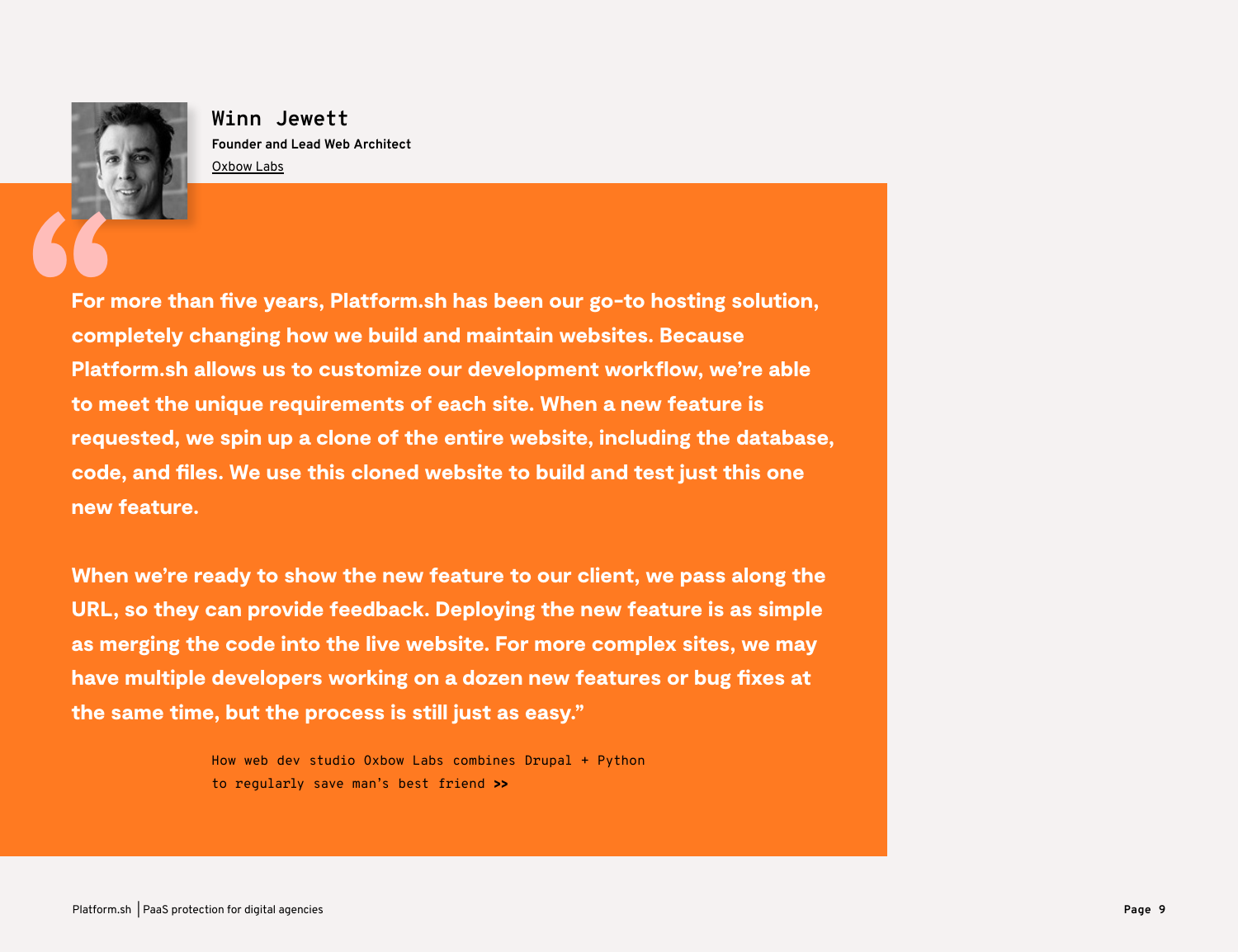# Flexibility

wins the race

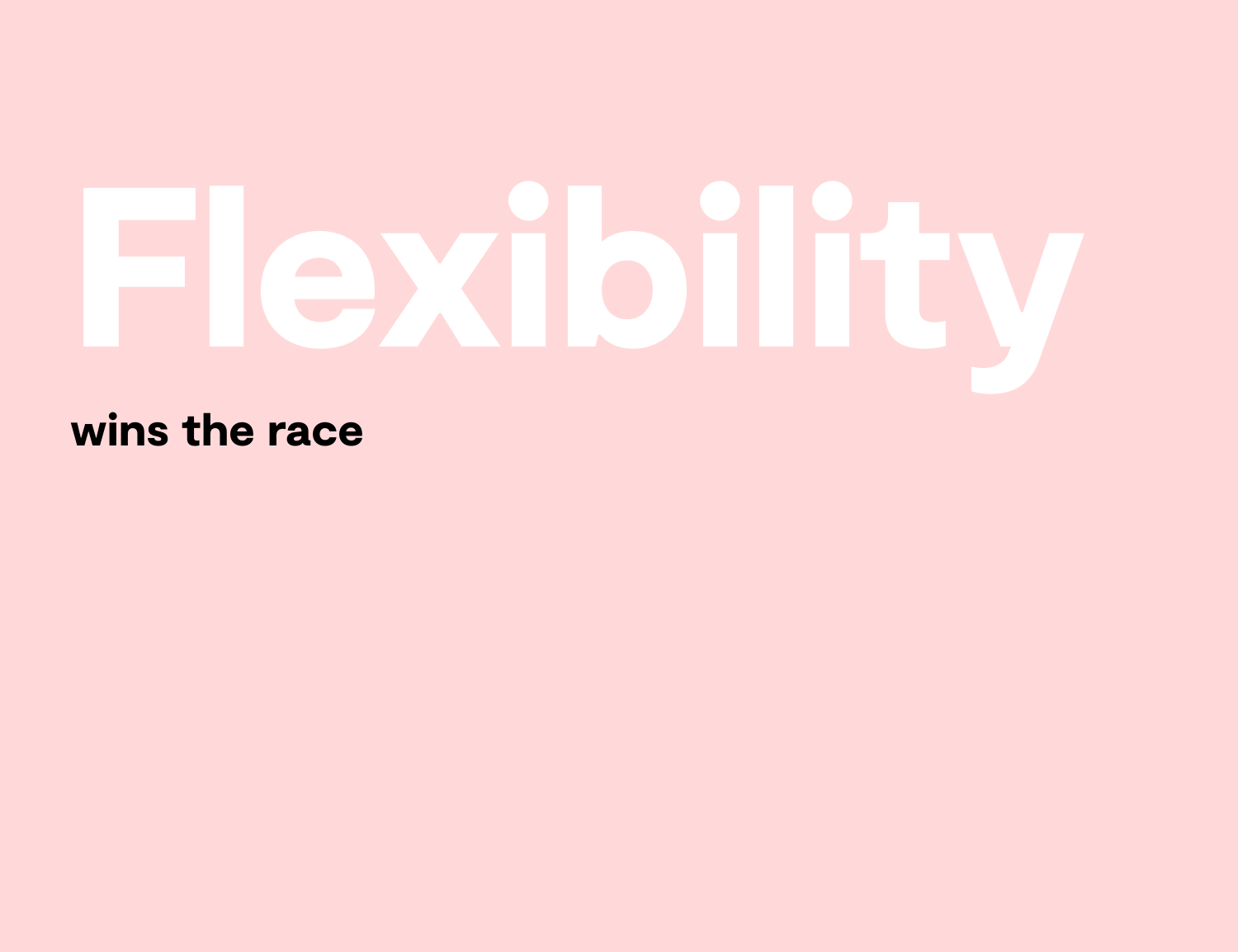For decades, most of us have sprinted to keep pace with technology innovation—from savvy, zealous consumers to deep-pocketed, non-tech companies and technology industry evangelists. It's been a never-ending race. But for digital agencies, the ability to adapt to what PebblePost



CEO Lewis Gersh calls *the velocity of obsolescence* (*or* the shelf life of technology innovation) $3$  can mean the difference between flatlined or declining revenue and the wideopen spaces of opportunity.

The speed in which technology evolves can force you to make some challenging choices: do you, for example, maintain the status quo by continuing to pursue projects where your developers

can use the tools and approaches they've used historically *or* do you enable the team to enhance their expertise with new platforms that have the potential to expand your solutions portfolio and your profitability?

### With the right PaaS, you can actually do both. And significantly more.

Creative freedom and flexibility come from having a PaaS that can grow and shift as your needs evolve. That's why Platform.sh isn't exclusive to any language or framework *by design*.

Rather, we support a range of programming languages—eight in all—from Node.js to PHP to Java. So, for example, your team can run Drupal or WordPress alongside their Node.js/Javascript app, Java, Python, and more without extra cost.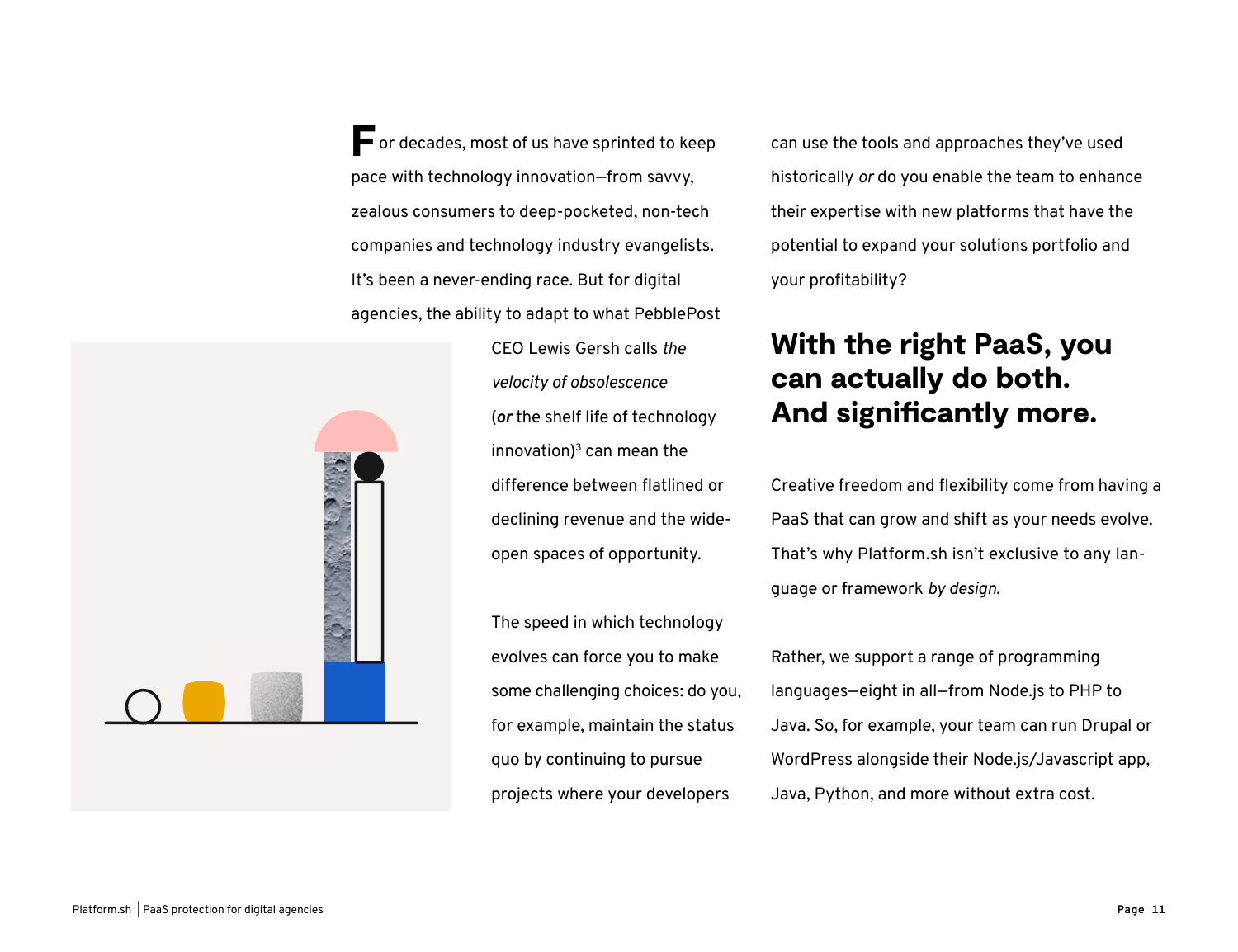Developers can also combine the frontend and backend of an app in the same project, deployed automatically by Platform.sh across our secure, containerized grid.



A single platform that combines technologies natively means that your dev team can move faster by choosing the technologies that work best for them (and any given project): no more need for re-training or to seek (and invest in) outside platforms to support their skills or preferences. And they can jump more efficiently between projects or clients or tasks because they don't have to switch the tools they're using. With skills now future-proof, the

team can pivot quickly when technology changes to generate creative, leading-edge solutions to help retain current clients and attract new ones.

[How digital agency](https://platform.sh/blog/2020/building-a-resilient-digital-foundation-with-drupal-and-gatsby/)  [Mediacurrent took](https://platform.sh/blog/2020/building-a-resilient-digital-foundation-with-drupal-and-gatsby/)  [a Drupal + Gatsby](https://platform.sh/blog/2020/building-a-resilient-digital-foundation-with-drupal-and-gatsby/)[driven approach to](https://platform.sh/blog/2020/building-a-resilient-digital-foundation-with-drupal-and-gatsby/)  [fully decoupled static](https://platform.sh/blog/2020/building-a-resilient-digital-foundation-with-drupal-and-gatsby/)  [sites, empowering](https://platform.sh/blog/2020/building-a-resilient-digital-foundation-with-drupal-and-gatsby/)  [organizations like](https://platform.sh/blog/2020/building-a-resilient-digital-foundation-with-drupal-and-gatsby/)  [Emory University to](https://platform.sh/blog/2020/building-a-resilient-digital-foundation-with-drupal-and-gatsby/)  [manage digital content](https://platform.sh/blog/2020/building-a-resilient-digital-foundation-with-drupal-and-gatsby/)  [and experiences. >>](https://platform.sh/blog/2020/building-a-resilient-digital-foundation-with-drupal-and-gatsby/)

[Mediacurrent](https://www.mediacurrent.com/)

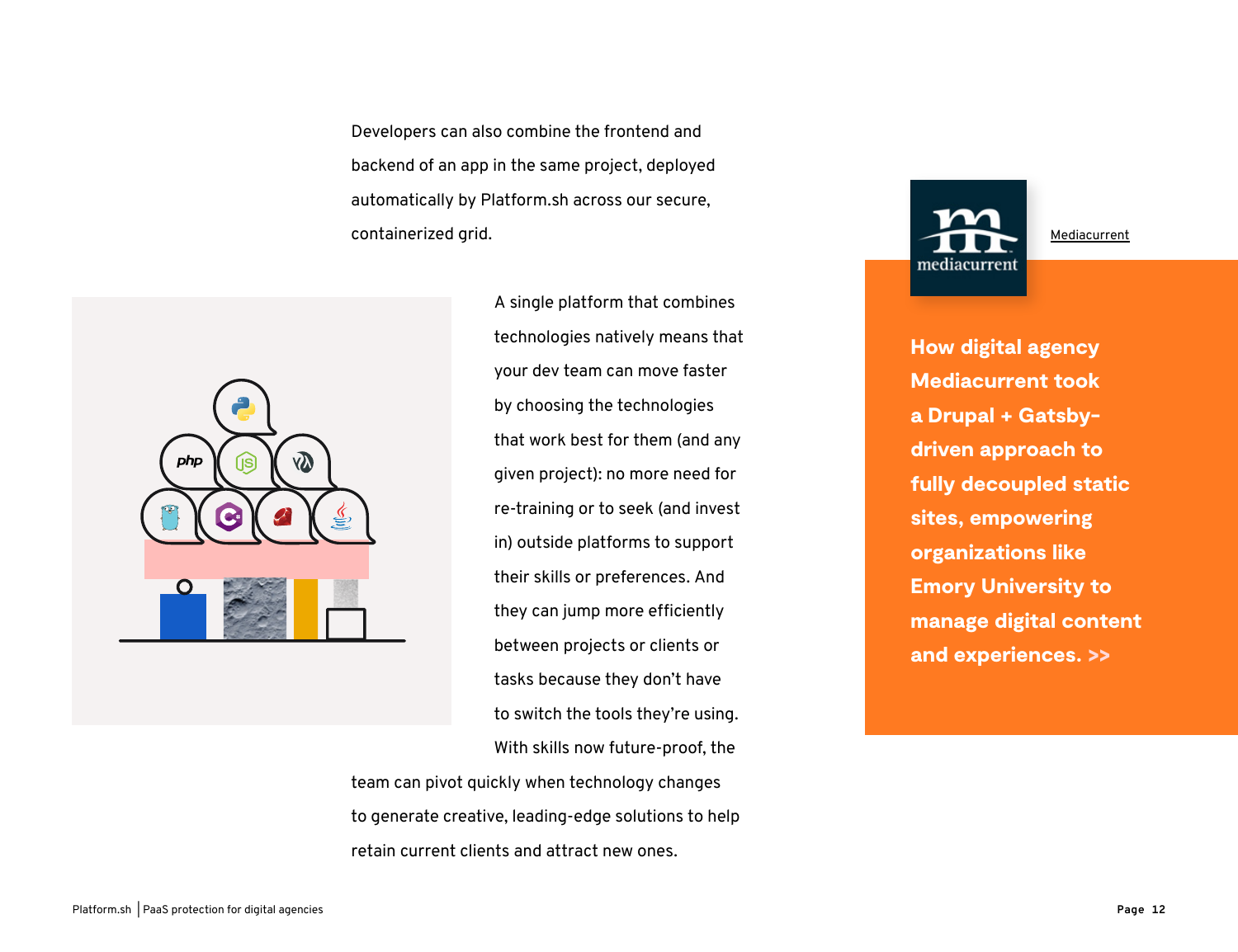Platform.sh enables us to use a single solution provider for all the different technologies and approaches we use for our projects. We see this as our number-one Platform.sh benefit. We can handle a higher volume of projects—and work on more projects concurrently—than we could before."

> [How the WONDROUS team has found technology agnosticism,](https://platform.sh/customers/stories/digital-agency-wondrous-finding-technology-agnosticism-freedom-and-lower-costs/)  [freedom, and lower costs](https://platform.sh/customers/stories/digital-agency-wondrous-finding-technology-agnosticism-freedom-and-lower-costs/) [>>](https://platform.sh/customers/stories/digital-agency-wondrous-finding-technology-agnosticism-freedom-and-lower-costs/)

Finding the best solution for each client's challenge means not being locked into any one technology. Swiss-based digital creative studio WONDROUS chooses the technologies that will yield optimal results and delight their global clients. From healthcare pioneer Roche and Pharma giant Novartis to one of the most-recognized premium car and commercial vehicle manufacturers in the world, Daimler.



### **Rainer Friederich**

**CTO and Managing Partner** [WONDROUS](https://www.wearewondrous.com/)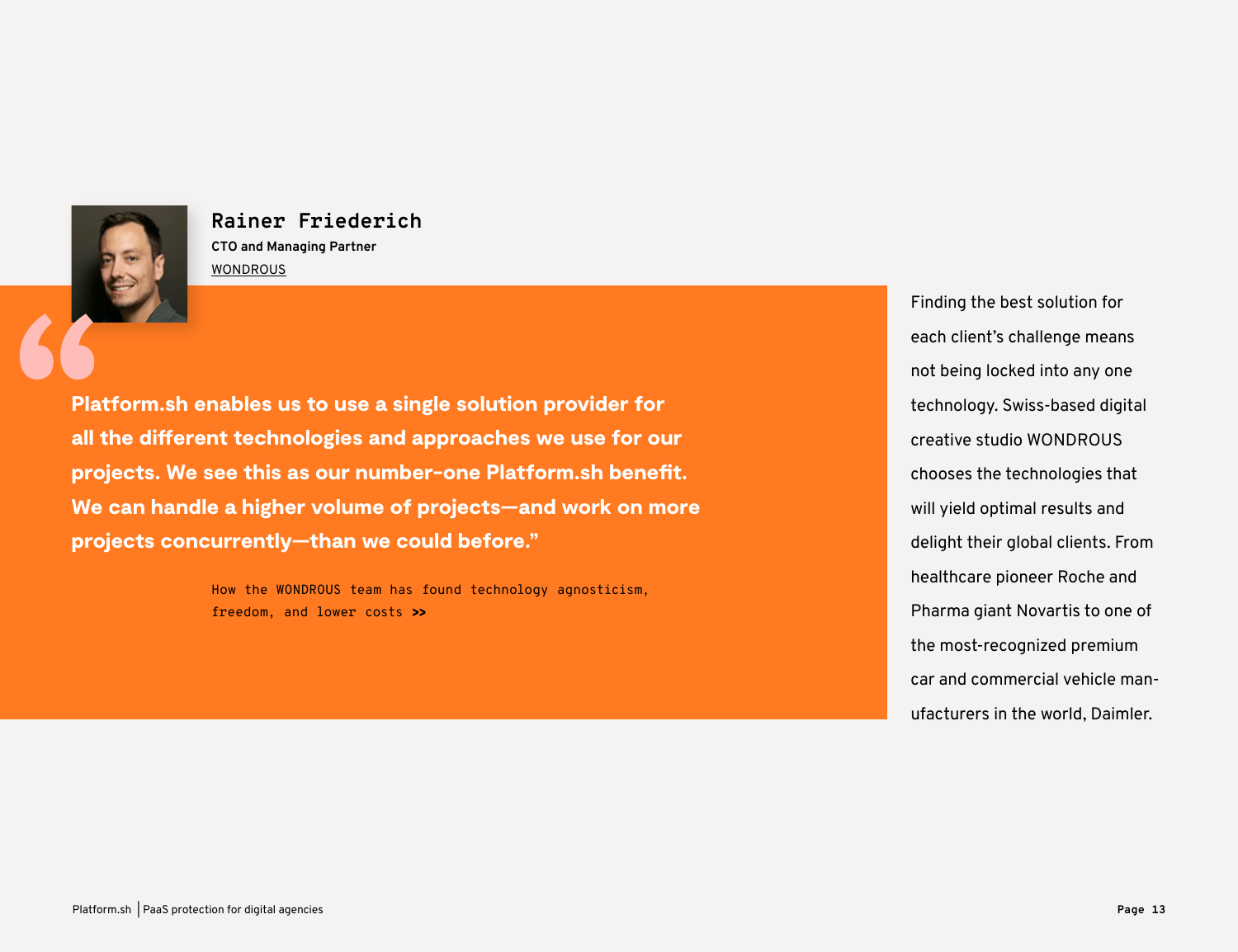## Fast, flexible,

# fit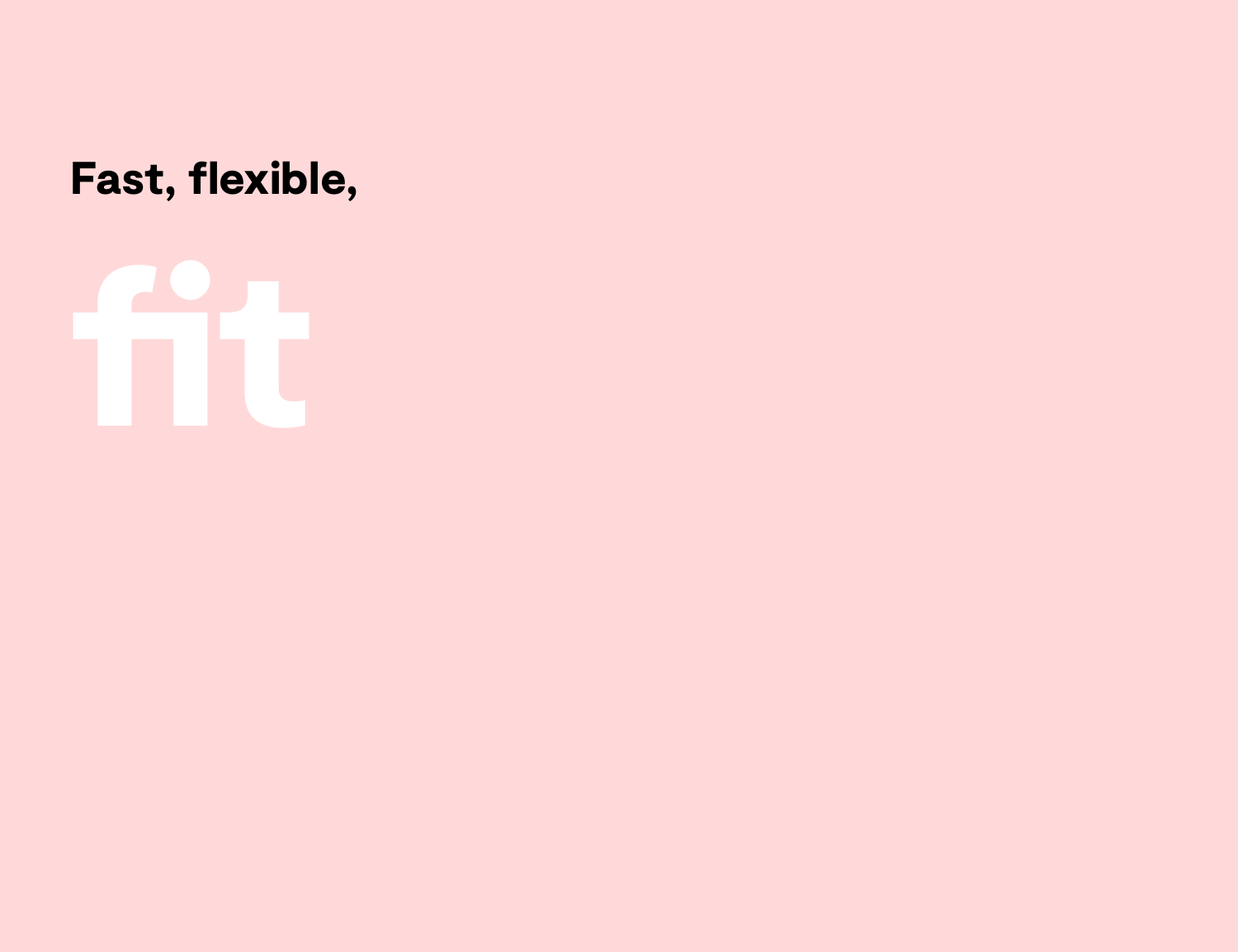A PaaS can help your digital agency excel today and prepare your team for the opportunities that reveal themselves tomorrow and every day after that. Yes, there will be challenges. But by having the right PaaS in place, you'll have the infrastructure and tools needed to tackle them head on.

## Platform.sh supports wherever you want to take your agency with:



- + **Robust, highly reliable hosting**
- + **Predictable costs—without expensive add-ons**
- + **A flexible pricing model—without penalties for your (or your clients') business successes**
- -
- 
- 
- -
	-
- 
- -
	-
- -
	-
	-
	-
	-
- -
	-

+ **Enterprise-grade uptime, with an up to 99.99% high-availability guarantee** + **Centralized management and patching of all your apps**

+ **Built-in, team-oriented CI/CD tooling**

+ **Fully managed database services to** 

**secure client data**

+ **Certified security and compliance**

+ **24x7 support, with guaranteed response** 

**times from an expert team that spans 5 continents**

+ **A choice of four Infrastructure-as-a-Service** 

**providers: Amazon Web Services, Google** 

**Cloud Platform, Microsoft Azure, and Orange** 

**(And your team can run the same code** 

**across all four of these platforms without** 

**making any changes.)**

+ **A choice of geographies in which to run** 

**your applications – US, UK, Canada,** 

**Australia, Ireland, Germany, and France**